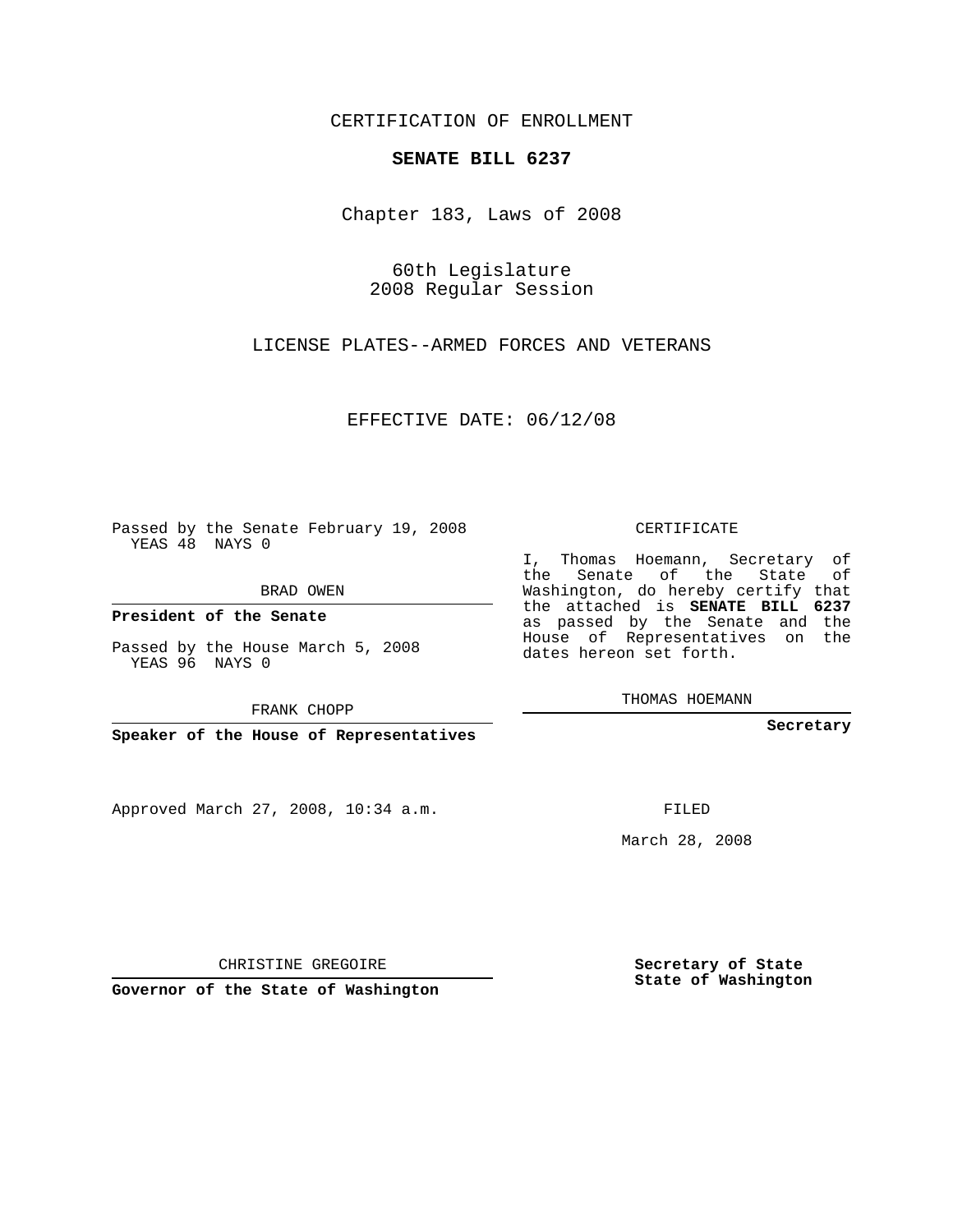## **SENATE BILL 6237** \_\_\_\_\_\_\_\_\_\_\_\_\_\_\_\_\_\_\_\_\_\_\_\_\_\_\_\_\_\_\_\_\_\_\_\_\_\_\_\_\_\_\_\_\_

\_\_\_\_\_\_\_\_\_\_\_\_\_\_\_\_\_\_\_\_\_\_\_\_\_\_\_\_\_\_\_\_\_\_\_\_\_\_\_\_\_\_\_\_\_

Passed Legislature - 2008 Regular Session

## **State of Washington 60th Legislature 2008 Regular Session**

**By** Senators Kilmer, Haugen, Shin, McCaslin, Rasmussen, Hobbs, and Marr; by request of Department of Veterans Affairs

Read first time 01/14/08. Referred to Committee on Government Operations & Elections.

1 AN ACT Relating to armed forces and veterans license plates; and 2 amending RCW 46.16.30920, 46.16.30921, 43.60A.140, and 73.04.110.

3 BE IT ENACTED BY THE LEGISLATURE OF THE STATE OF WASHINGTON:

 4 **Sec. 1.** RCW 46.16.30920 and 2005 c 216 s 1 are each amended to 5 read as follows:

 6 (1) The legislature recognizes that the armed forces license plate 7 collection has been reviewed and approved by the special license plate 8 review board.

 (2) The department shall issue a special license plate collection, approved by the special license plate review board and the legislature, recognizing the contribution of veterans, active duty military 12 personnel, reservists, and members of the ((Washington)) national guard. The collection includes six separate designs, each containing a symbol representing a different branch of the armed forces to include 15 army, navy, air force, marine corps, coast guard, and ((<del>Washington</del>)) national guard.

17 (3) Armed forces special license plates may be used in lieu of 18 regular or personalized license plates for vehicles required to display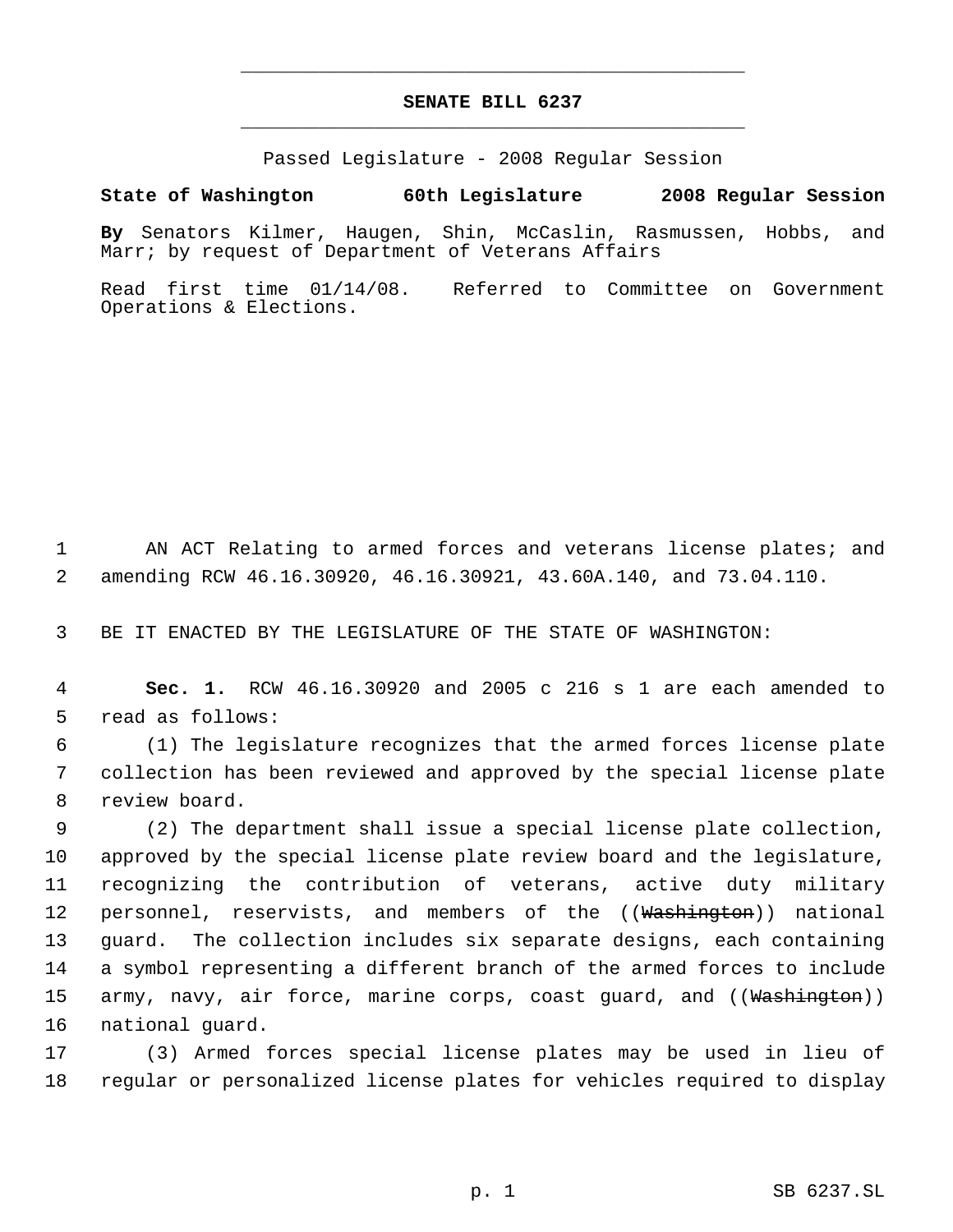one and two vehicle license plates, excluding vehicles registered under chapter 46.87 RCW, upon terms and conditions established by the department.

 (4) Upon request, the department must make available to the purchaser, at no additional cost, a decal indicating the purchaser's military status. The department must work with the department of veterans affairs to establish a list of the decals to be made available. The list of available decals must include, but is not limited to, "veteran," "disabled veteran," "reservist," "retiree," or "active duty." The department may specify where the decal may be placed on the license plate. Decals are required to be made available only for standard six-inch by twelve-inch license plates.

 (5) Armed forces license plates and decals are available only to veterans as defined in RCW 41.04.007, active duty military personnel, 15 reservists, members of the ((Washington)) national guard, and the 16 ((spouses)) families of ((deceased)) veterans and service members. Upon initial application, any purchaser requesting an armed forces license plate and decal will be required to show proof of eligibility by providing: A DD-214 or discharge papers if a veteran; a military identification or retired military identification card; or a declaration of fact attesting to the purchaser's eligibility as 22 required under this section. "Family" or "families" means an 23 individual's spouse, child, parent, sibling, aunt, uncle, or cousin. A child includes stepchild, adopted child, foster child, grandchild, and son or daughter-in-law. A parent includes stepparent, grandparent, and in-laws. A sibling includes brother, half brother, stepbrother, sister, half sister, stepsister, and brother or sister-in-law.

 (6) The department of veterans affairs must enter into an agreement with the department to reimburse the department for the costs associated with providing military status decals described in subsection (4) of this section.

 (7) Armed forces license plates are not available free of charge to disabled veterans, former prisoners of war, or spouses of deceased former prisoners of war under the privileges defined in RCW 73.04.110 and 73.04.115.

 **Sec. 2.** RCW 46.16.30921 and 2005 c 216 s 2 are each amended to read as follows: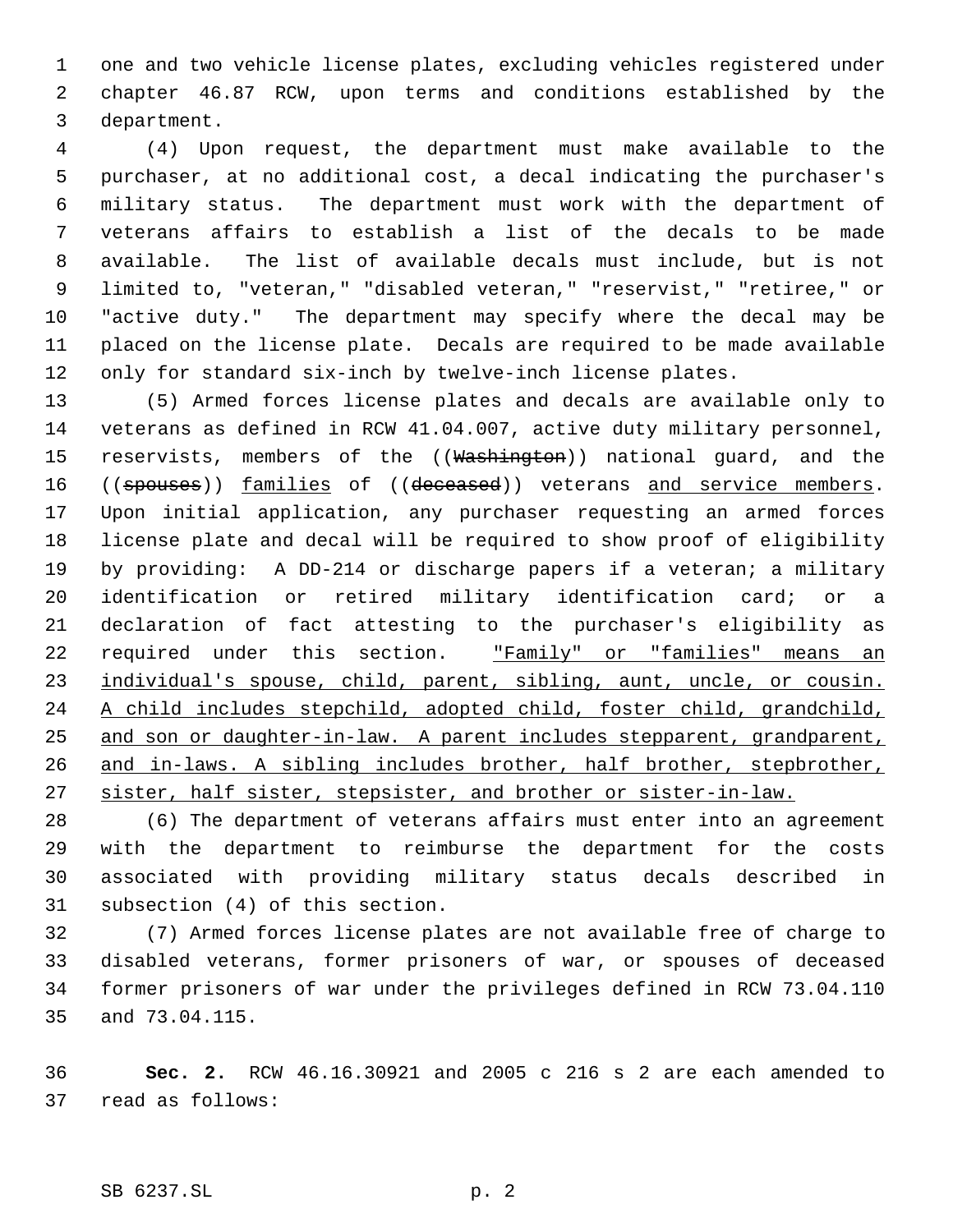(1) "Armed forces license plate collection" means the collection of six separate license plate designs issued under RCW 46.16.30920. Each license plate design displays a symbol representing one of the five 4 branches of the armed forces, and one representing the ((Washington)) national guard.

 (2) Armed forces license plates are not available free of charge to disabled veterans, former prisoners of war, or spouses of deceased former prisoners of war under the privileges defined in RCW 73.04.110 and 73.04.115.

 **Sec. 3.** RCW 43.60A.140 and 2005 c 216 s 4 are each amended to read as follows:

 (1) The veterans stewardship account is created in the custody of the state treasurer. Disbursements of funds must be on the authorization of the director or the director's designee, and only for the purposes stated in subsection (4) of this section. In order to maintain an effective expenditure and revenue control, funds are subject in all respects to chapter 43.88 RCW, but no appropriation is required to permit expenditure of the funds.

 (2) The department may request and accept nondedicated contributions, grants, or gifts in cash or otherwise, including funds generated by the issuance of the armed forces license plate collection under chapter 46.16 RCW.

 (3) All receipts, except as provided in RCW 46.16.313(20) (a) and (b), from the sale of armed forces license plates must be deposited into the veterans stewardship account.

 (4) All moneys deposited into the veterans stewardship account must 27 be used by the department for activities that benefit veterans or their 28 families, including but not limited to, providing programs and services for homeless veterans; establishing memorials honoring veterans; and maintaining a future state veterans' cemetery. Funds from the account may not be used to supplant existing funds received by the department.

 **Sec. 4.** RCW 73.04.110 and 2005 c 216 s 6 are each amended to read as follows:

 (1) Any person who is a veteran as defined in RCW 41.04.007 who submits to the department of licensing satisfactory proof of a service-